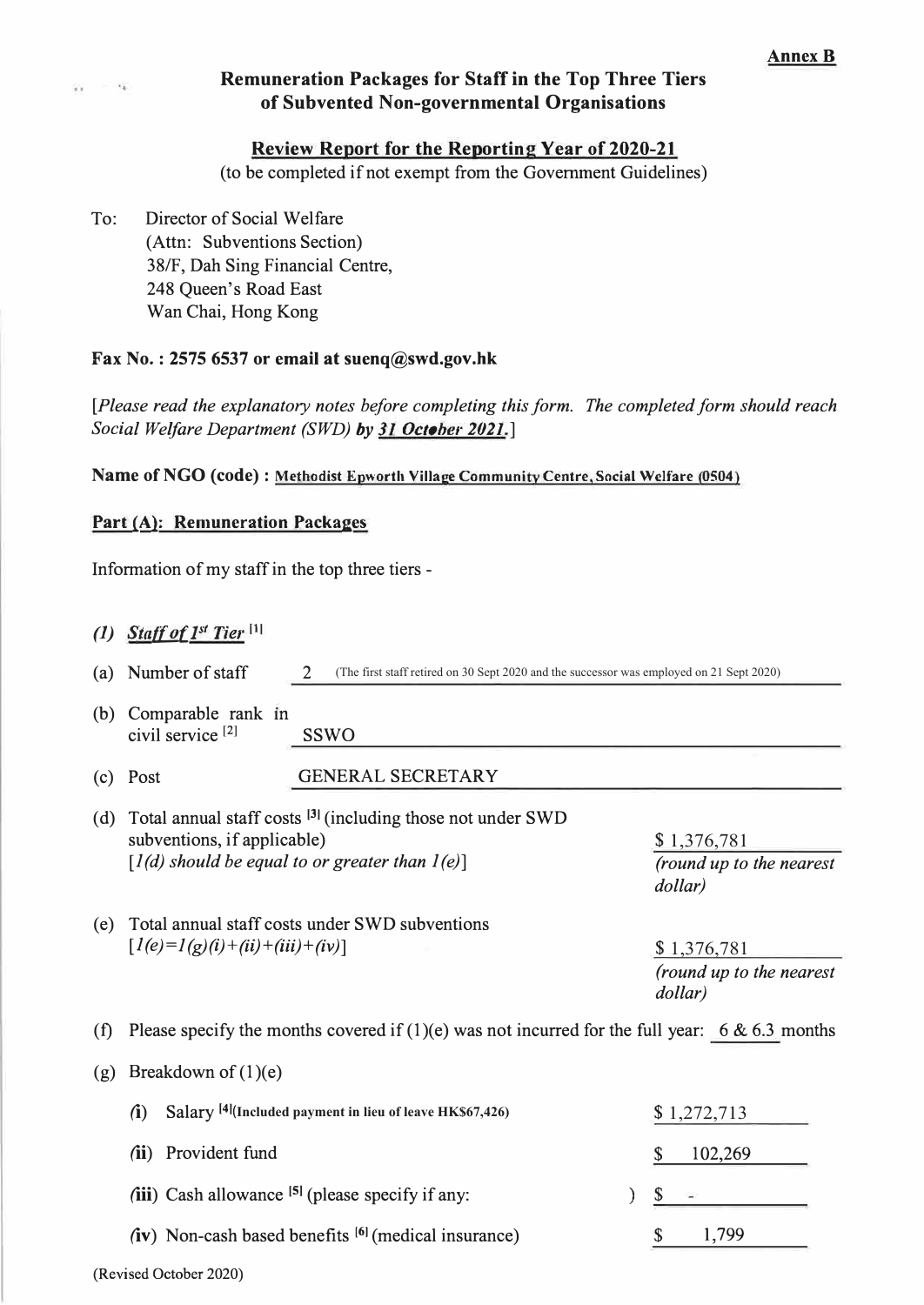| (2) | Staff of 2 <sup>nd</sup> Tier <sup>[1]</sup>                                                                                                                                                                       |                                                                                                                             |                                                    |
|-----|--------------------------------------------------------------------------------------------------------------------------------------------------------------------------------------------------------------------|-----------------------------------------------------------------------------------------------------------------------------|----------------------------------------------------|
| (a) | Number of staff                                                                                                                                                                                                    | 5                                                                                                                           |                                                    |
| (b) | Comparable rank in<br>civil service <sup>[2]</sup>                                                                                                                                                                 | <b>SWO</b>                                                                                                                  |                                                    |
| (c) | Post                                                                                                                                                                                                               | Supervisor                                                                                                                  |                                                    |
| (d) | subventions, if applicable)                                                                                                                                                                                        | Total annual staff costs <sup>[3]</sup> (including those not under SWD<br>[2(d) should be equal to or greater than $2(e)$ ] | \$5,249,199<br>(round up to the nearest<br>dollar) |
| (e) | $[2(e)=2(f)(i)+(ii)+(iii)+(iv)]$                                                                                                                                                                                   | Total annual staff costs under SWD subventions                                                                              | \$5,151,840<br>(round up to the nearest<br>dollar) |
| (f) | Breakdown of $(2)(e)$                                                                                                                                                                                              |                                                                                                                             |                                                    |
|     | Salary <sup>[4]</sup><br>(i)                                                                                                                                                                                       |                                                                                                                             | \$4,542,427                                        |
|     | (ii) Provident fund                                                                                                                                                                                                |                                                                                                                             | 598,139<br>\$                                      |
|     |                                                                                                                                                                                                                    | (iii) Cash allowance <sup>[5]</sup> (please specify if any:                                                                 | \$                                                 |
|     | (iv) Non-cash based benefits [6] (medical insurance)                                                                                                                                                               |                                                                                                                             | \$<br>11,274                                       |
|     |                                                                                                                                                                                                                    |                                                                                                                             |                                                    |
| (3) | Staff of 3rd Tier <sup>[1]</sup>                                                                                                                                                                                   |                                                                                                                             |                                                    |
| (a) | Number of staff                                                                                                                                                                                                    | 6                                                                                                                           |                                                    |
| (b) | Comparable rank in<br>civil service <sup>[2]</sup>                                                                                                                                                                 | <b>ASWO</b>                                                                                                                 |                                                    |
| (c) | Post                                                                                                                                                                                                               | Supervisor(2)                                                                                                               |                                                    |
| (d) | Total annual staff costs <sup>[3]</sup> (including those not under SWD<br>subventions, if applicable)<br>\$2,682,503<br>$[3(d)$ should be equal to or greater than $3(e)$ ]<br>(round up to the nearest<br>dollar) |                                                                                                                             |                                                    |
| (e) | $[3(e)=3(f)(i)+(ii)+(iii)+(iv)]$                                                                                                                                                                                   | Total annual staff costs under SWD subventions                                                                              | \$2,682,503<br>(round up to the nearest<br>dollar) |

 $\alpha$  .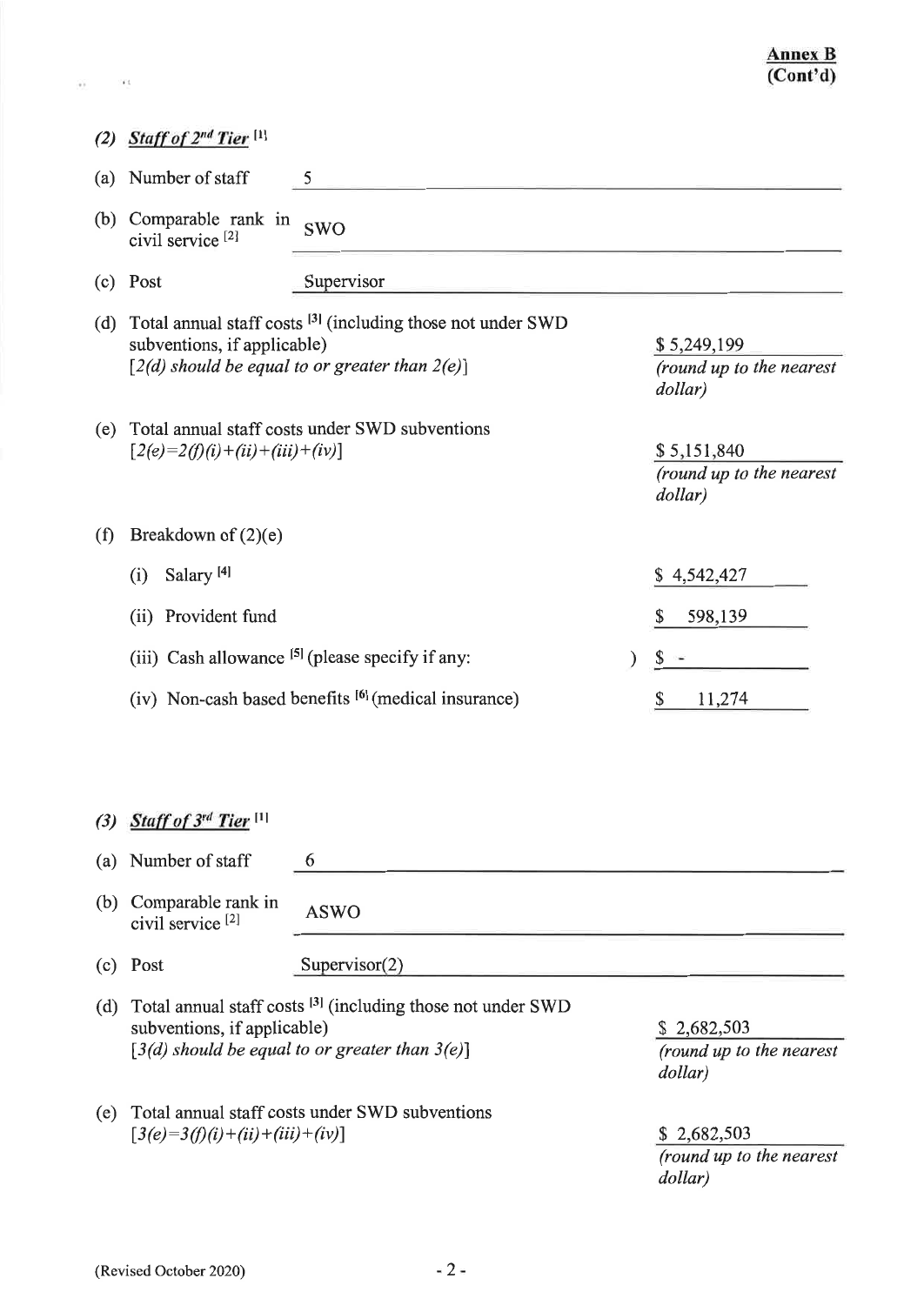#### **(t) Breakdown of (3)(e)**

|     | Salary <sup>[4]</sup><br>(i)                                                                                         |                              | \$2,498,657                     |  |
|-----|----------------------------------------------------------------------------------------------------------------------|------------------------------|---------------------------------|--|
|     | (ii) Provident fund                                                                                                  |                              | 173,756<br>S                    |  |
|     | (iii) Cash allowance $[5]$ (please specify if any:                                                                   |                              |                                 |  |
|     | (iv) Non-cash based benefits $[6]$ (please specify if any:                                                           | 10,090<br>\$.                |                                 |  |
|     | $(4)$ Review for changes $[7]$                                                                                       | 2019-20<br>(the year before) | 2020-21<br>(the reporting year) |  |
| (a) | Total annual staff costs under SWD<br>subventions in respect of the top three tiers<br>$\sqrt{(1)(e)+(2)(e)+(3)(e)}$ | \$8,133,318                  | \$9,211,124                     |  |
|     | (b) Please tick and complete the following as appropriate to state the result of your review -                       |                              |                                 |  |

**I** have reviewed the remuneration packages of the staff in the top three tiers and **found no change** in their remunerations as compared with the preceding year.<br>  $\sqrt{\phantom{a}}$  I have reviewed the remuneration packages of th **found no change in their remunerations as compared with the preceding year.** 

**found change(s) in their remunerations as compared with the preceding year. The tier(s) having changes and reasons for such changes are stated below-**



**Upward/downward pay adjustment in accordance with Civil Service Pay Adjustment (details are given at the bottom).** 



**Upward/downward pay adjustment other than Civil Service Pay Adjustment (details are given at the bottom).** 



**Incremental creep (details are given at the bottom).** 



**Organisational restructuring or upgrading/downgrading of top three tier posts (details are given at the bottom).** 



**Increase/decrease of number of staff of the top three tiers (details are given at the bottom).** 



**Other circumstances (details are given at the bottom).** 

**Details (please use additional sheet as necessary):** 

**I) Because of the retirement of the former General Secretary, the new General**

**Secretary is employed in 2020-2021.**

**2) There is organizational restructuring in 2020-2021 with increased number of**

**service coordinators at ASWO rank.**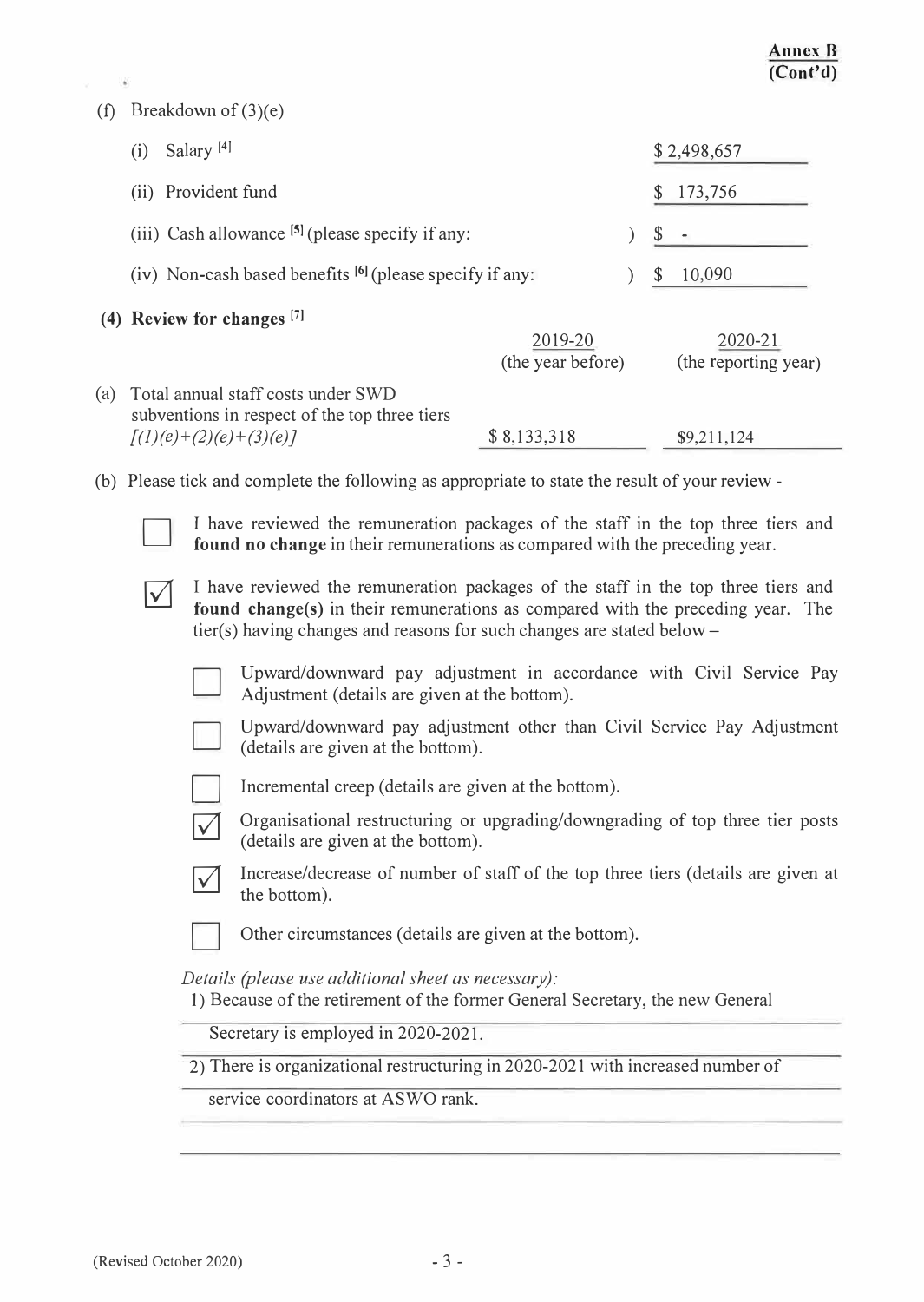# Part (B): Information on Staff Serving Their First Contract [8] [9]

Please add column(s) where necessary. \*Please delete as appropriate.

 $\sqrt{}$ 

 $-3.1$ 

×

There is no staff member serving his/her first contract in 2020-21.

The following staff member(s) served his/her/their first contract in 2020-21. Details are as follows:

|                                                                                                    | Staff no. 1              | Staff no. 2             | Staff no. 3                          |
|----------------------------------------------------------------------------------------------------|--------------------------|-------------------------|--------------------------------------|
| (a) Tier $\overline{11}$                                                                           |                          |                         |                                      |
|                                                                                                    | $1st/2nd/3rd*$           | $1st/2nd/3rd*$          | $1st/2nd/3rd*$                       |
| (b) Comparable<br>rank in civil                                                                    | <b>SSWO</b>              | <b>ASWO</b>             | <b>ASWO</b>                          |
| service <sup>[2]</sup>                                                                             |                          |                         |                                      |
| (c) Post                                                                                           | <b>General Secretary</b> | Supervisor $(2)$        | Supervisor $(2)$                     |
| (d) Total annual<br>staff costs <sup>[3]</sup>                                                     | \$<br>604,653            | $\mathbb{S}$<br>273,694 | \$<br>171,427                        |
| (e) Total annual<br>staff costs<br>under SWD<br>subventions<br>$(e)=[(g)(i)+$<br>$(ii)+(iii)+(iv)$ | $\mathsf{\$}$<br>604,653 | \$<br>273,694           | $\boldsymbol{\mathsf{S}}$<br>171,427 |
| (f) Please specify<br>the months<br>covered if (e)<br>was not<br>incurred for the<br>full year     | 6.3 months               | 6.8 months              | 4.3 months                           |
| $(g)$ (i) Salary <sup>[4]</sup>                                                                    | \$<br>593,497            | \$<br>262,446           | \$<br>164,672                        |
| (ii) Provident<br>fund                                                                             | \$<br>10,500             | \$<br>10,500            | \$<br>6,514                          |
| (iii) Cash<br>allowance <sup>[5]</sup><br>(please specify<br>if any)                               | $\mathbf S$              | \$                      | $\mathsf{\$}$                        |
| (iv) Non-cash<br>based<br>benefits <sup>[6]</sup>                                                  |                          |                         |                                      |
| (medical<br>insurance)                                                                             | \$<br>656                | \$<br>748               | 241<br>\$                            |